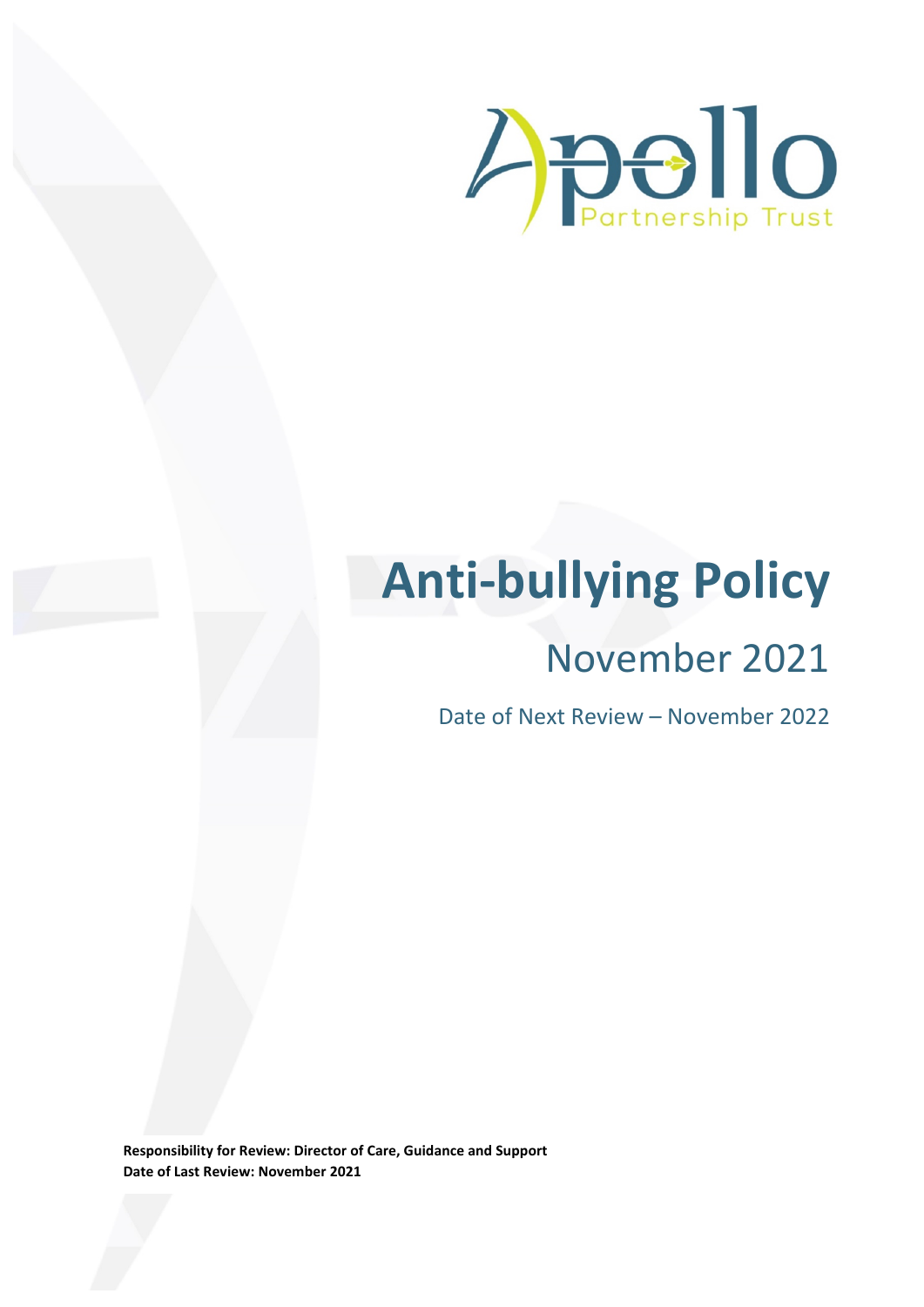# **1.0 Policy statement**

Apollo Partnership Trust is committed to providing a caring, friendly and safe environment for all our students in all of our schools so that they can learn to the best of their ability in a positive and secure environment; enabling them to be the best they can be Bullying of any kind is unacceptable in our schools. If bullying does occur, all students should be able to inform staff and be confident that incidents will be dealt with promptly and effectively. We are conscious that bullying usually involves an imbalance of power and children with specific protected characteristics (age, disability, gender reassignment, marriage and civil partnership, pregnancy and maternity, race, religion or belief, sex, sexual orientation) may be more likely to suffer bullying. Therefore, staff should be particularly vigilant when supervising the interactions between certain children. In all our schools, we place a strong emphasis on discipline, a positive culture of achievement and the respect and acceptance of all. This policy should be read in conjunction with our:

- Child Protection and Safeguarding policy
- Behaviour policy

# **2.0 Scope and purpose**

- To prevent bullying from occurring.
- To create a positive and safe learning environment.
- To develop an individual's self-esteem and respect for others.
- To have a complete and consistent method for dealing with incidents of bullying.
- To understand the different types of bullying and hold a consistent definition of what bullying is.
- To ensure all members of our academy communities have a high level of awareness of the Anti-Bullying policy and its aims.
- To ensure parents/carers and other members of the community are aware of our approach to bullying.
- To ensure all are aware of their roles and responsibilities to prevent and tackle bullying.
- To resolve bullying, where possible, by means of reconciliation, support, or where necessary sanction.

This policy is underpinned by a legal framework and we are aware of our duty to prevent bullying in our schools, specifically including:

- The Education and Inspection Act 2006
- The Equality Act 2010
- The Children Act 1989
- Keeping Children Safe in Education 2021

# **3.0 Definitions: what is bullying?**

**3.1** Bullying is behaviour by an individual, or group, repeated over time that intentionally hurts another individual, or group either physically or emotionally. Bullying can take many forms (for instance, cyber-bullying via text messages, social media or gaming, which can include the use of images and video) and is often motivated by prejudice against particular groups; for example, on grounds of race, religion, gender, sexual orientation, special educational needs or disabilities, or because a child is adopted, in care or has caring responsibilities. It might be motivated by actual

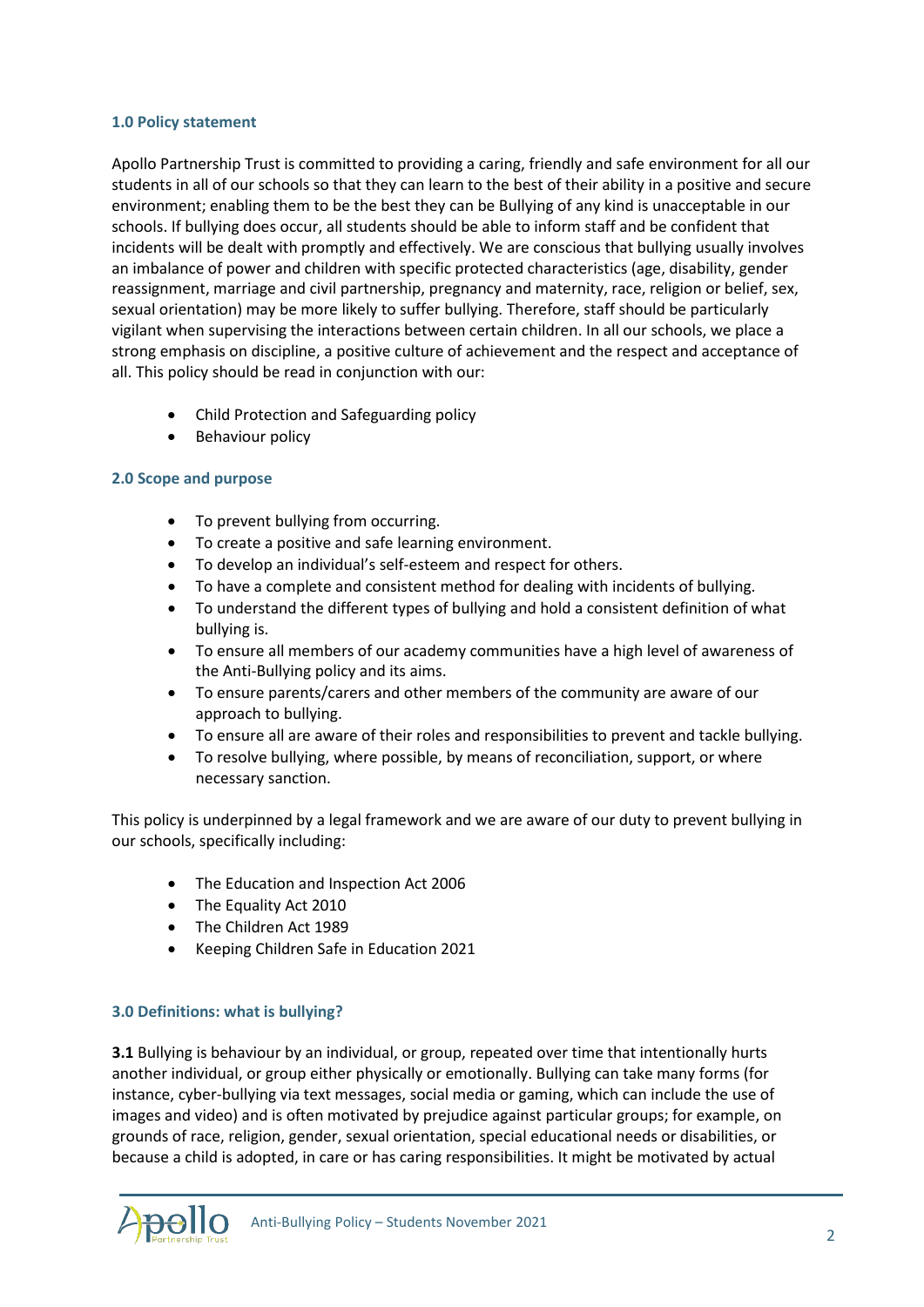differences between children, or perceived differences. As such, our emphasis on creating a positive culture of acceptance is vitally important in tackling potential bullying.

**3.2** Ensuring immediate physical and safety is priority for all our schools; however, emotional bullying can be more damaging than physical and, therefore, the sanction for repeated emotional bullying may be as severe as for physical bullying.

**3.3** It is our belief, as a Trust and within all our schools, that bullying usually involves an imbalance of power between the perpetrator and the victim. This could involve perpetrators of bullying having control over the relationship which makes it difficult for those they bully to defend themselves. The imbalance of power can manifest itself in several ways: it may be physical, psychological (knowing what upsets someone); derive from an intellectual imbalance, or by having access to the support of a group, or the capacity to socially isolate individuals or groups. It can result in the intimidation of a person or persons through the threat of violence or by isolating them either physically, socially or online.

**3.4** Bullying can be:

- Physical harm pushing, kicking, punching, pinching or any form of violence
- Verbal abuse name-calling, sarcasm, spreading rumours and persistent teasing
- Cyber bullying sending harmful, or cruel, text or images using any area of the internet or mobile phones (see below for more detail)
- Emotional abuse tormenting, making fun of someone, humiliation, isolation by groups of students from groups or activities, destroying or spoiling work, dirty looks, spreading rumours, and demanding money
- Homophobic abuse unwanted physical contact, abusive comments, particularly related to sexuality. Using words such as 'gay' in a derogatory way
- Transphobic bullying unwanted physical contact and abusive comments, particularly in relation to sexuality or gender assignation
- Sexist bullying abusive comments, particularly related to gender or possibly reputational labelling (e.g. use of words like slag, slut)
- Sexual abuse unwanted physical contact and abusive comments, particularly of an inappropriate sexual nature. Could be online and involve the sharing of unwanted images or messages
- Racist abuse racial taunts or jokes, graffiti, gestures, making fun of customs, music and accents. Refusing to work with someone of a different cultural background and use of slang names for a group of people defined by race or culture (even if these are apparently used by the group themselves in popular music culture)

**3.5** Bullying is often a series of incidents. Tackling these incidents early will reduce the occurrence of more major or persistent bullying. Incidents include:

- name calling and looks
- borrowing equipment
- one student intimidating another in order to copy homework, spoiling another student's work, pushing in at the dinner queue
- groups of students isolating another by not letting him or her join in, forcing students to give up their place at a computer

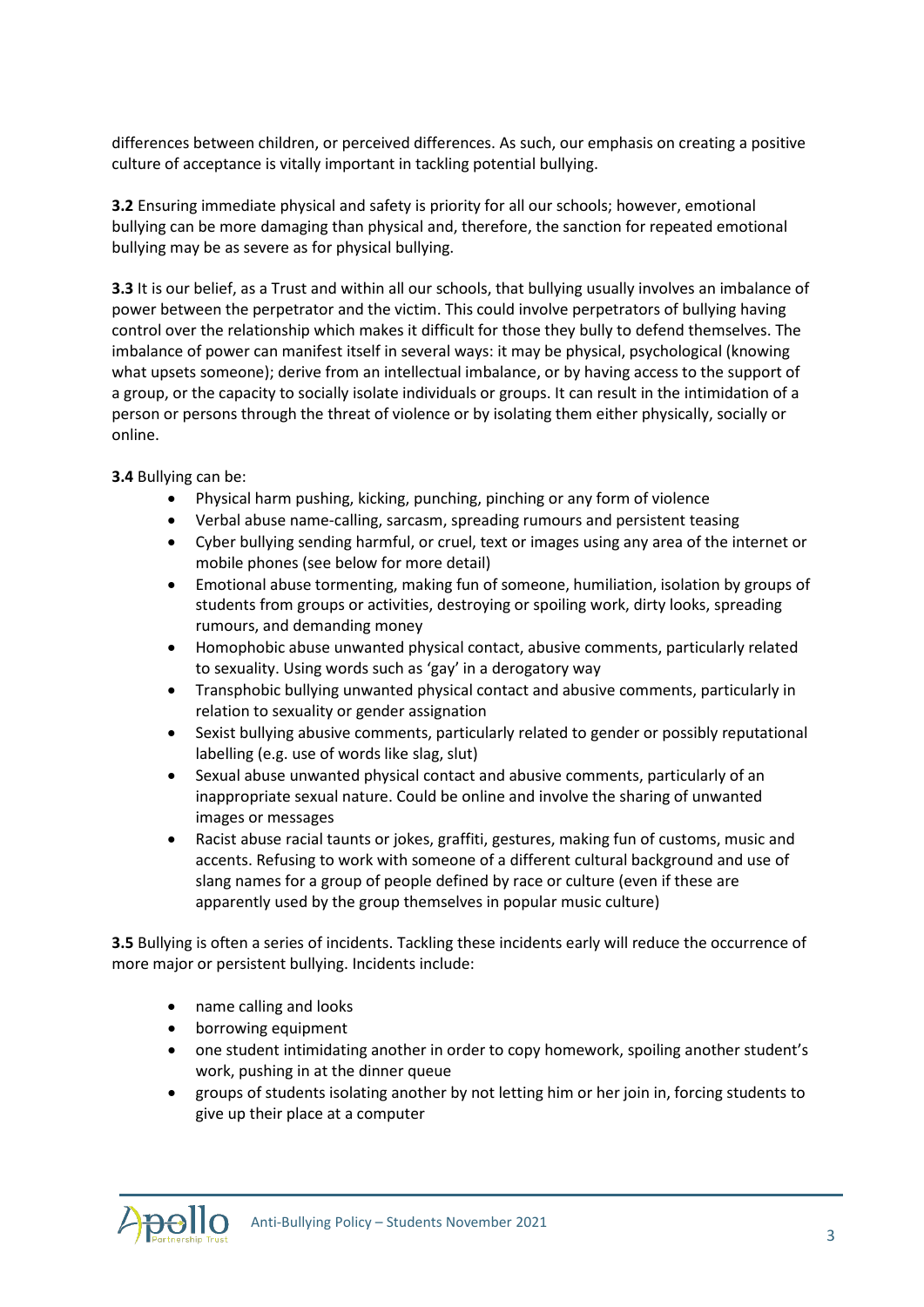# **4.0 Cyber-bullying**

Cyber-bullying can happen at all times of the day with a potentially bigger audience because of the nature of on-line communication. We believe that any act of intimidation that occurs between members of our school communities is our business and we will be dealt with, often with the support of families. We are conscious that, while not all cyber-bullying is criminal, there are laws that can apply in terms of threats, or harassment, and we will involve the police when this is suspected. The Education Act 2011 gives those authorised by the Headteacher/Head of School the power to seize and examine data, or files, and delete these where there is good reason to do so. We take seriously our duty to tackle cyber-bullying and we will exercise this power when necessary. If we discover, or suspect, pornographic material or the sharing of images of children, we will immediately hand the device to the police.

#### **5.0 Signs and symptoms**

**5.1** Here are a number of possible signs and behaviours which might indicate a student is being bullied:

- being frightened of journeying to and from school
- unwillingness to come to the school
- withdrawn, isolated behaviour
- taking an unusual route to school
- becomes easily distressed and / or stops eating
- is afraid to use the internet or mobile phone
- complaining about missing possessions
- begins to truant
- feels ill in the morning
- attempts to self-harm
- difficulty sleeping
- has unexplained scratches, bruises and cuts
- attempts to gain money for unusual requests (stealing is possible)
- school work begins to deteriorate
- becomes aggressive, disruptive or unreasonable
- bullying other students
- refusal to talk about the problem
- damaged or incomplete work
- refusing to work in a group or with another student

**5.2** Whatever the intensity of the bullying, staff should intervene. All staff should be vigilant at all times. Every incident, however minor it may seem, is crucial for the student involved. Nonintervention condones the bullying. Staff must never ignore so called 'banter' between groups or individuals.

#### **6.0 Self-referral**

Children must feel confident that, if they feel unsafe or that they are being bullied, they can come forward and will be listened to. Any child can come forward to speak with any member of staff. All self-referrals must be recorded with actions taken and families must be contacted. In most cases, the member of staff that the referral is made to should speak to the Head of Year or Pastoral Mentor who will decide on the appropriate course of action. If children do not feel confident that they can come forward physically, they can email members of staff.

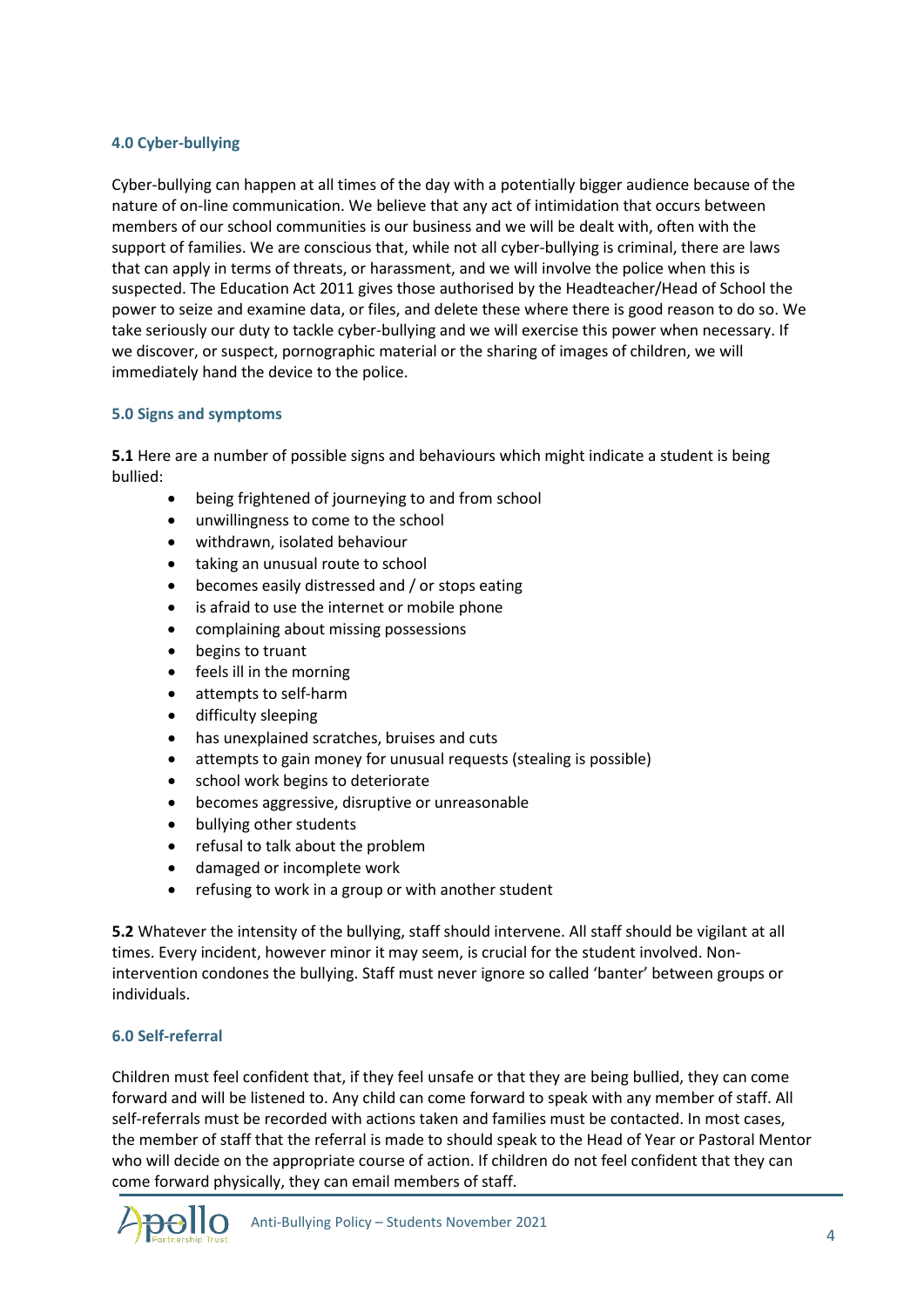# **7.0 Roles and responsibilities**

# **7.1 All staff**

All staff must be responsive to allegations of bullying and be clear that no issue is too small. It is essential that students have the confidence that all allegations are taken seriously and acted upon. The incident will always be investigated and recorded.

The priority is to give protection and support to the victim.

Staff will seek advice, if necessary, from the Head of Year, or Pastoral Mentor on how to proceed.

Staff must make it clear that the bully's behaviour is totally unacceptable – it is important that disapproval is explained in a calm and rational way – avoid bullying the bully.

The priority is to give protection and support to the victim.

Investigations will be made to ascertain the reasons for the bully's behaviour and, if possible, action taken to alter the behaviour of the bully or bullies.

The victims of bullying should receive support and help to develop strategies for dealing with bullying. In particular, attempts need to be made to rebuild the self-esteem of victims of bullying.

An incident of bullying must be reported to form tutors and also be recorded on Arbor and CPOMS by the Head of Year with what actions have been taken.

Victims of bullying may end up believing that they deserve to be bullied – they feel powerless and vulnerable – self-esteem can be badly damaged, so it is essential that self-confidence is reestablished through appropriate follow-up work, including counselling (or peer mediation for minor friendship problems where appropriate).

Victims must be reassured that, should any incident occur, that they must come forward again and that any escalation or repetition will be taken extremely seriously.

The bully will be supported in recognising their anti-social behaviour and offering support to modify that behaviour.

Sanctions, if appropriate, will be decided on the individual incidents and circumstances. Parents/carers will always be informed of the incident and the outcome.

After an incident, there must be "follow-up" to ensure that the problem does not re-surface.

Experience suggests that bullying will not take place again if students know that there will be followup. This should take place some 2 weeks after the initial incident and then perhaps some further a term later.

In extreme cases, the police will be informed.

#### **7.2 All students**

We expect our students to report instances of bullying, no matter how small, and we constantly educate them on the effects of bullying on the individual.

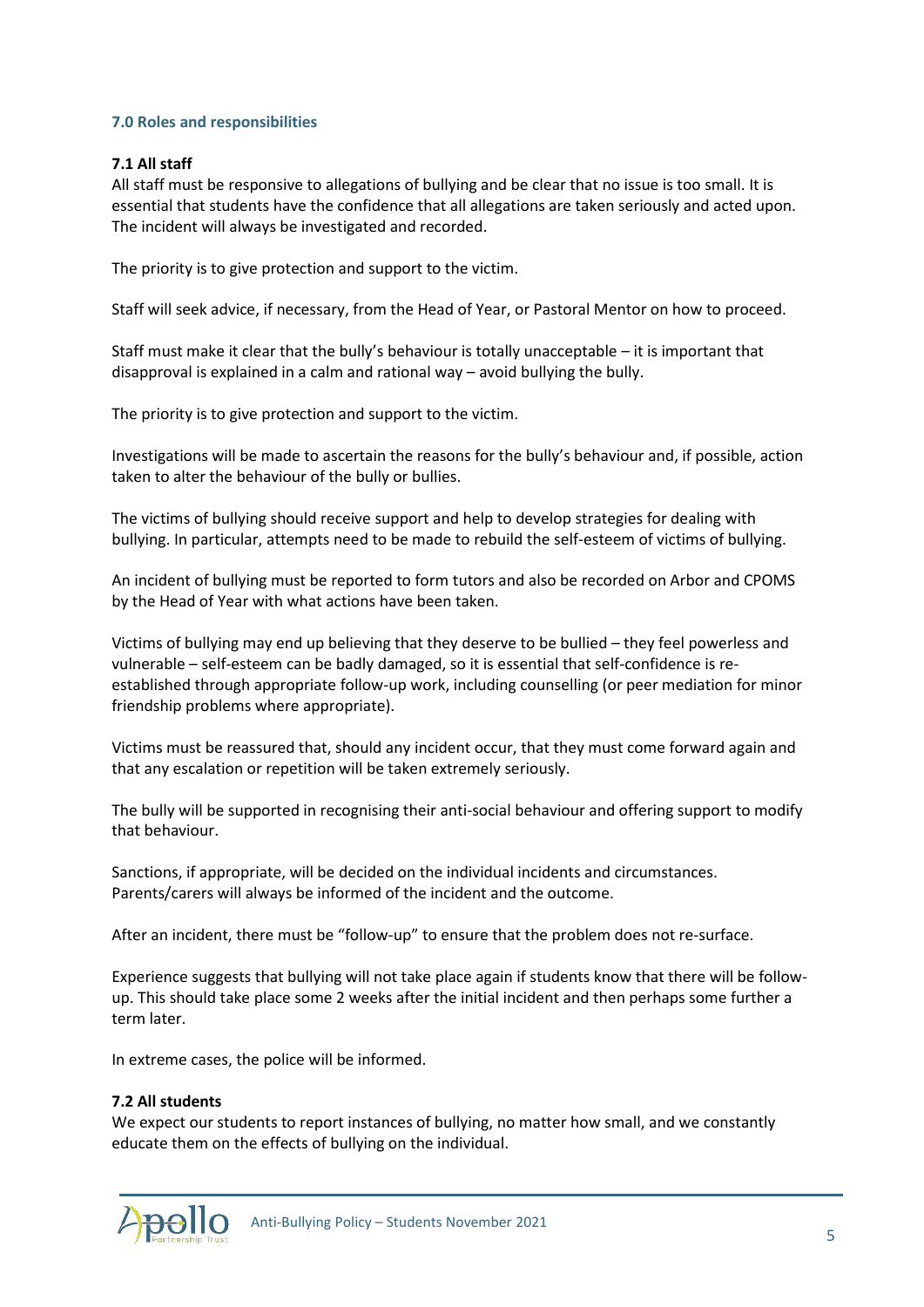# **7.3 The Headteacher/Head of School and local governing body**

The Headteacher/Head of School, held to account by the local governing body, has to ensure the school is meeting its duty to prevent bullying in their school. They must ensure that this policy is reviewed annually and that it is up to date and reflects the most recent advice and legislative framework. The Headteacher/Head of School has the right to exclude a persistent bully and will do so if they have evidence that the actions of an individual are undermining the safety of other.

# **7.4 Parents/carers**

We expect parents/carers to work with us in tackling bullying and in upholding our positive culture. Our success as a Trust is built on this 3-way relationship between the home, school and child.

# **8.0 Sanctions**

Depending on the severity of the bullying, a range of sanctions are available:

- the bully (bullies) will be asked to genuinely apologise; however, other consequences may also take place and, if possible, the students will be reconciled
- conciliation and reconciliation will be entirely determined by the victim and they should be given time to consider whether they wish a meeting to take place. Conciliation or restorative conversations are rarely in place of a sanction which may include:
	- o removal from class
	- o internal exclusion
	- o withholding participation in academy teams, events or trips
	- o in serious or on-going cases, fixed term or even permanent exclusion will be considered
	- o police involvement

# **9.0 Support for the victim**

In most cases, support can occur within school with a designated member of staff that the victim feels comfortable talking to. It is important that, even when a matter appears to be resolved, the member of staff checks in regularly with the victim; initially on a weekly or daily basis (depending on the severity), but then on a termly basis. Most cases of bullying are dealt with swiftly and with no reoccurrence; however, it is vital that the victim understands that any re-occurrence must be reported and that it will be taken seriously. Depending on the severity of the bullying, the student may need counselling either in school or through an outside agency such as CAMHS (Child and Adolescent Mental Health Service). This may be more likely if the child already has additional needs or previous mental health issues.

#### **10.0 Bullying within school premises**

#### **10.1 Serious bullying incidents in a classroom**

If a serious bullying incident occurs in a classroom, when a teacher needs assistance, initially heads of department, heads of year or pastoral mentors should be used. Sensitivity towards the victim must be exercised in order that he or she is not further embarrassed in front of his or her peers. Similarly, the bully should not be given the opportunity to become a 'hero'. Teachers will follow the usual consequence staircase.

# **10.2 Serious bullying incidents outside the classroom**

Appropriate intervention is vital and the victim must be given support and protection. Names or recognisable features of those involved should be obtained and the victim should be allowed to leave or be taken away from the scene – it may be appropriate to take them to the medical room for

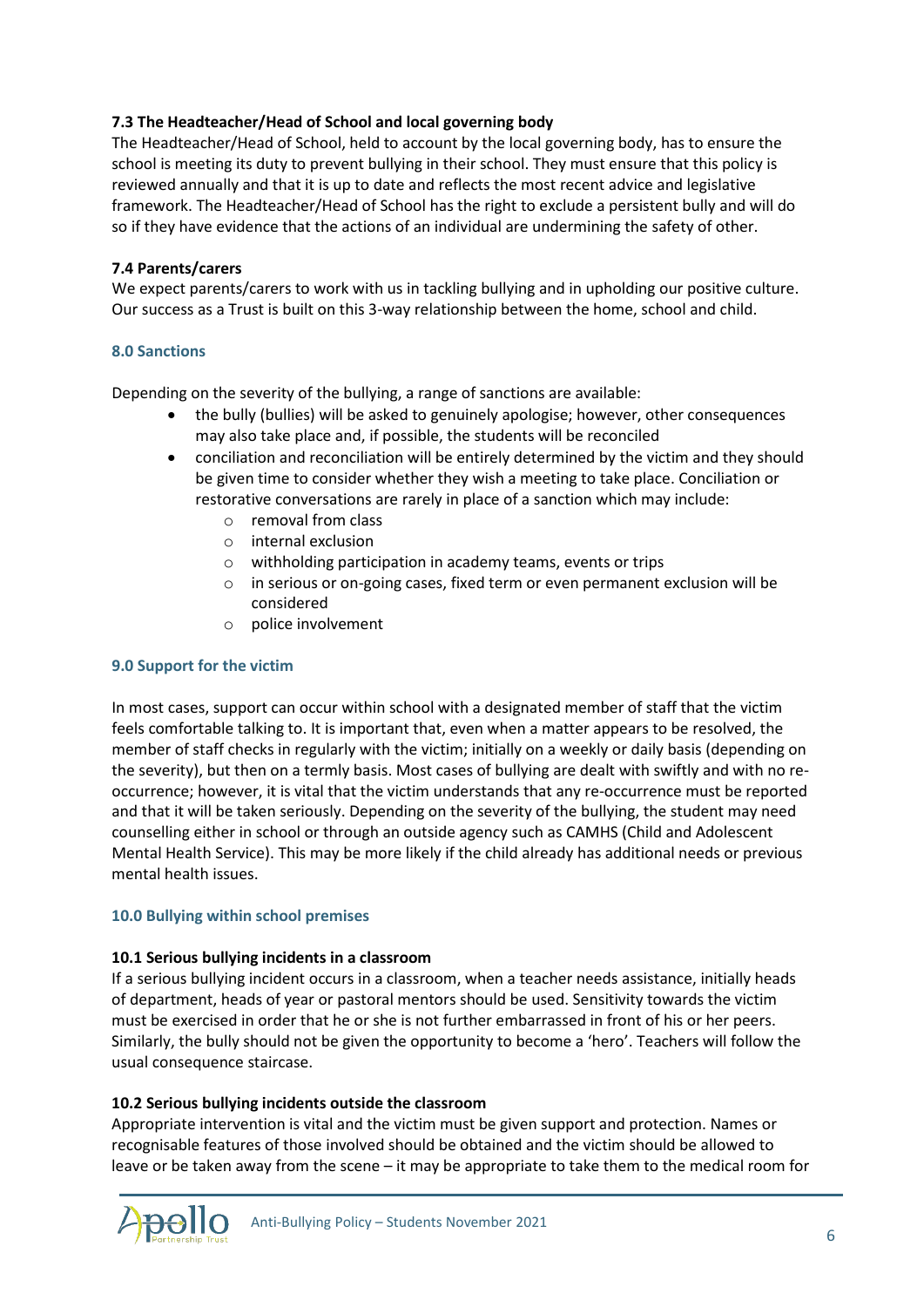first aid. If necessary, help should be obtained from a Head of Year, Pastoral Mentor or senior leader. Information should be recorded immediately following the academy's behavioural system.

## **11.0 Safe havens**

Students must be aware of places where they feel safe and can go to during non-teaching time. Students can go to the Heads of Year/Pastoral Mentor's office, or student reception if they need sanctuary. They should be aware of whom they can contact for support at any time during the day. This can be any member of staff. Any child that has been subjected to bullying will have a nominated member of staff who they feel comfortable talking to.

#### **12.0 Parental involvement**

Following any incident, parents/carers of both bullies and victims should be made aware of the situation and how their actions could help. Form tutors and class teachers, in consultation with heads of year and pastoral mentors, should involve parents/carers at an early stage whenever it appears that there may be a problem. At times, restorative meetings involving parents/carers can be used; however, these must be handled with skill and with the consent of all parties.

# **13.0 Safeguarding and bullying**

Bullying is not always a safeguarding issue; however, the school and staff need to be aware that there may be times when it is. We have a Peer on peer abuse Policy that includes sexual violence and sexual harassment. When there is 'reasonable cause to suspect that a child is suffering, or is likely to suffer, significant harm' a bullying incident should be addressed as a child protection concern under the Children Act 1989. Where this is the case, the academy staff should discuss concerns with the academy's designated safeguarding lead and report through CPOMS. Concerns must also be reported to children's social care if the child has agency support.

#### **14.0 School anti-bullying strategies**

**14.1** Bullying at our schools will not be tolerated and this message will be reinforced regularly. It is important that tackling bullying is seen as an on-going process which involves all members of the academy community.

**14.2** The message will be delivered through:

- year group assemblies
- PSHE schemes of work, posters and advice leaflets
- Every member of staff
- students should be constantly made aware that we, as a school, we will not tolerate bullying. They must constantly be told that they should not suffer and that any member of staff is prepared to help. They should always be encouraged to talk to someone
- duty staff should be particularly vigilant when patrolling the school and playgrounds
- subject teachers will sometimes be able to incorporate an 'anti-bully' message in their lessons, e.g. in literature, drama, discussions of current affairs etc.
- cyber bullying special assemblies and lessons students to understand the risks of social networking sites and ways to report cyber bullying
- continuing professional development for all staff